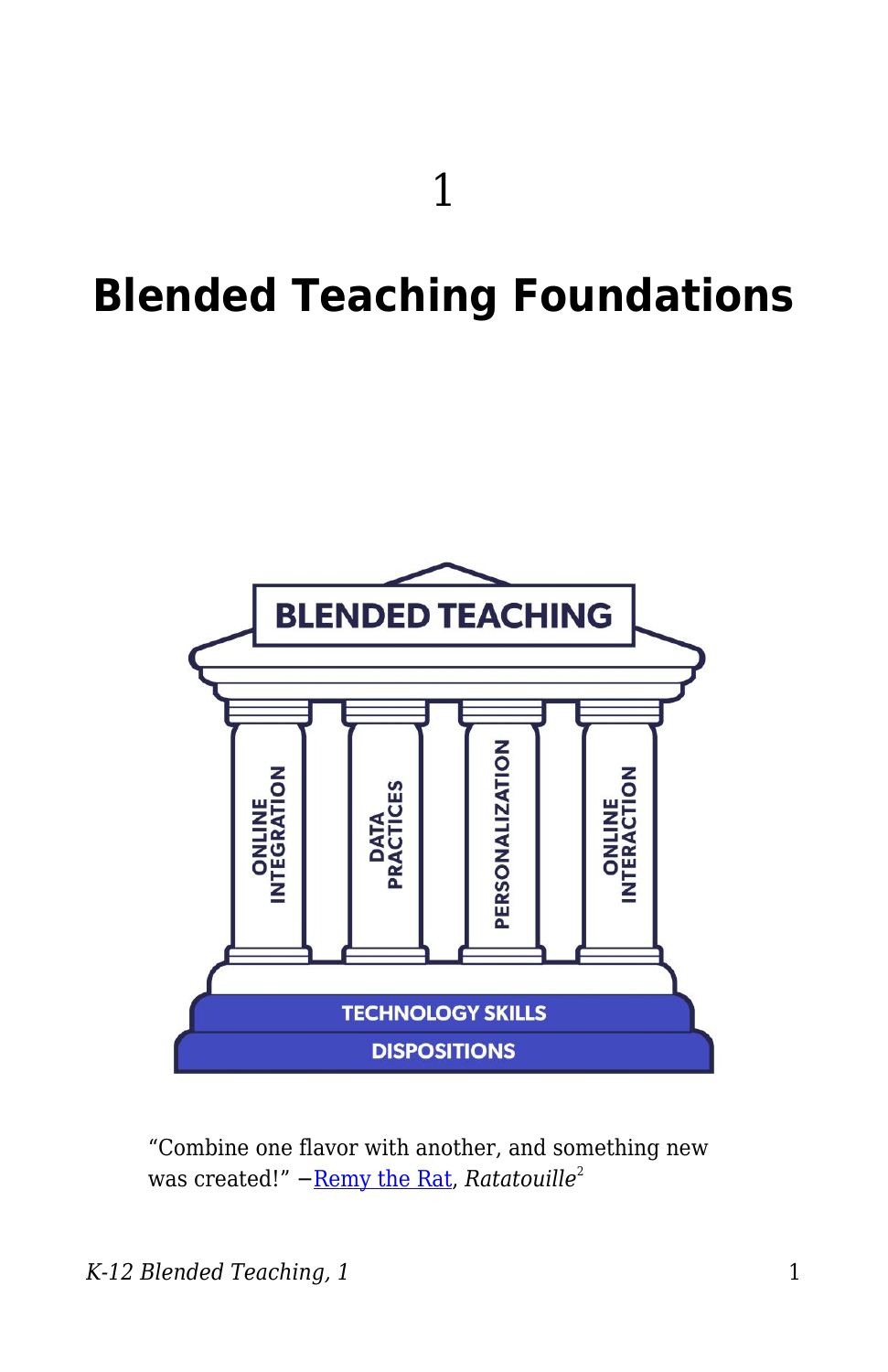## **1.0 What is Blended Learning?**

Blended learning is the strategic combination of online and in-person instruction. According to the Christensen Institute, students in these classrooms learn "in part online, with some element of student control over time, place, path, and/or pace."<sup>3</sup> This type of teaching requires more than just classroom technology integration because it involves online learning as a part of the student experience. Because of this, you are required to have a broader set of skills than you would need for the typical classroom.

### **Definition: Blended Learning**



Blended Learning is the strategic combination of *online* and *inperson* learning. A common K-12 definition adds that the blend needs to provide students with some control over time, place, path, and/or pace.

We often hear the question, "Is online learning actually effective in K-12 contexts?" The short answer is that it is or can be, but the longer answer is that this is the wrong question to ask. No one would ask, "Is learning in a K-12 classroom actually effective?" While the modality, or environment, in which learning takes place is important to providing us with different opportunities for teaching, what we *do* in those environments has a much more direct impact on student learning. Consider the interplay of the 3Ms– Media, Method, and Modality – as described in Video 1.1. Media are the tools we use to teach our students: tablets, laptops, textbooks, whiteboards, etc.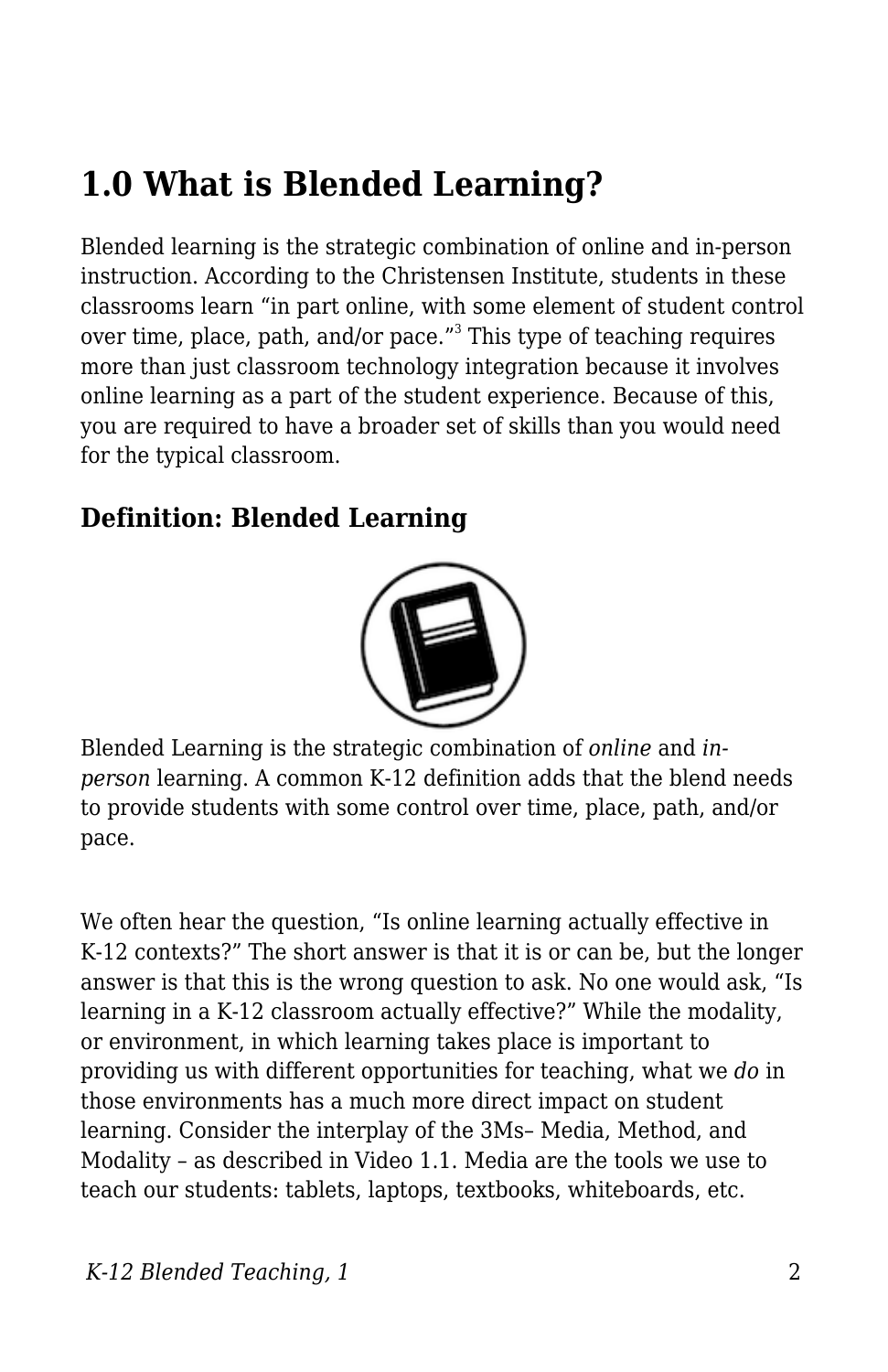Method is how we actually use those tools and the affordances of the environment together to foster student learning. So, a better question to ask is, "What can I do to teach effectively using the online or blended space?"

#### **Media, Method, Modality Video 1.1 (5:31)<http://bit.ly/btb-v010>**



[Watch on YouTube https://edtechbooks.org/-CSRD](https://www.youtube.com/embed/vZ56_tcvocY?autoplay=1&rel=0&showinfo=0&modestbranding=1)

**What to Look For:** Which of the 3Ms has the most direct impact on student learning?

To teach using effective blended methods, you need to be able to combine online and in-person learning activities strategically. This can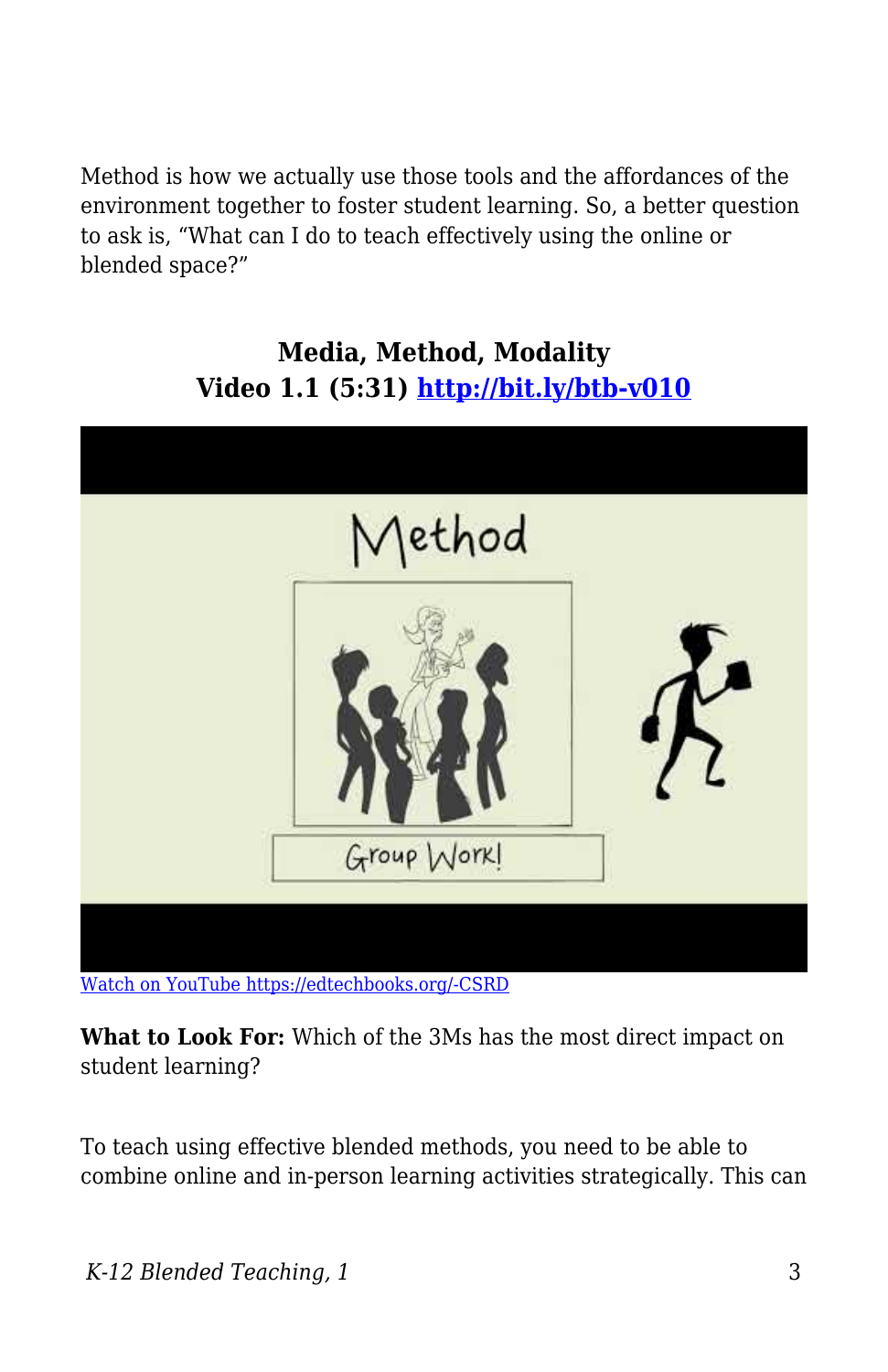be difficult because both methods of teaching have different strengths and weaknesses. Our goal as teachers is to determine how to effectively combine online experiences with existing classroom-based activities to maximize student learning. As described in Video 1.2, online and in-person experiences should be integrated so that they inform each other and are not isolated from one another.

#### **Blending vs. Tech Integration Video 1.2 (7:30)<http://bit.ly/btb-v092>**



[Watch on YouTube https://edtechbooks.org/-Et](https://www.youtube.com/embed/KD8AUfGsCKg?autoplay=1&rel=0&showinfo=0&modestbranding=1)

**What to Look For:** How does blended learning differ from classroom technology integration?

There are three main reasons why teachers might choose a blended teaching approach:

1. **Improved Student Learning.** Blended teaching can enable instructional strategies not practical or possible in traditional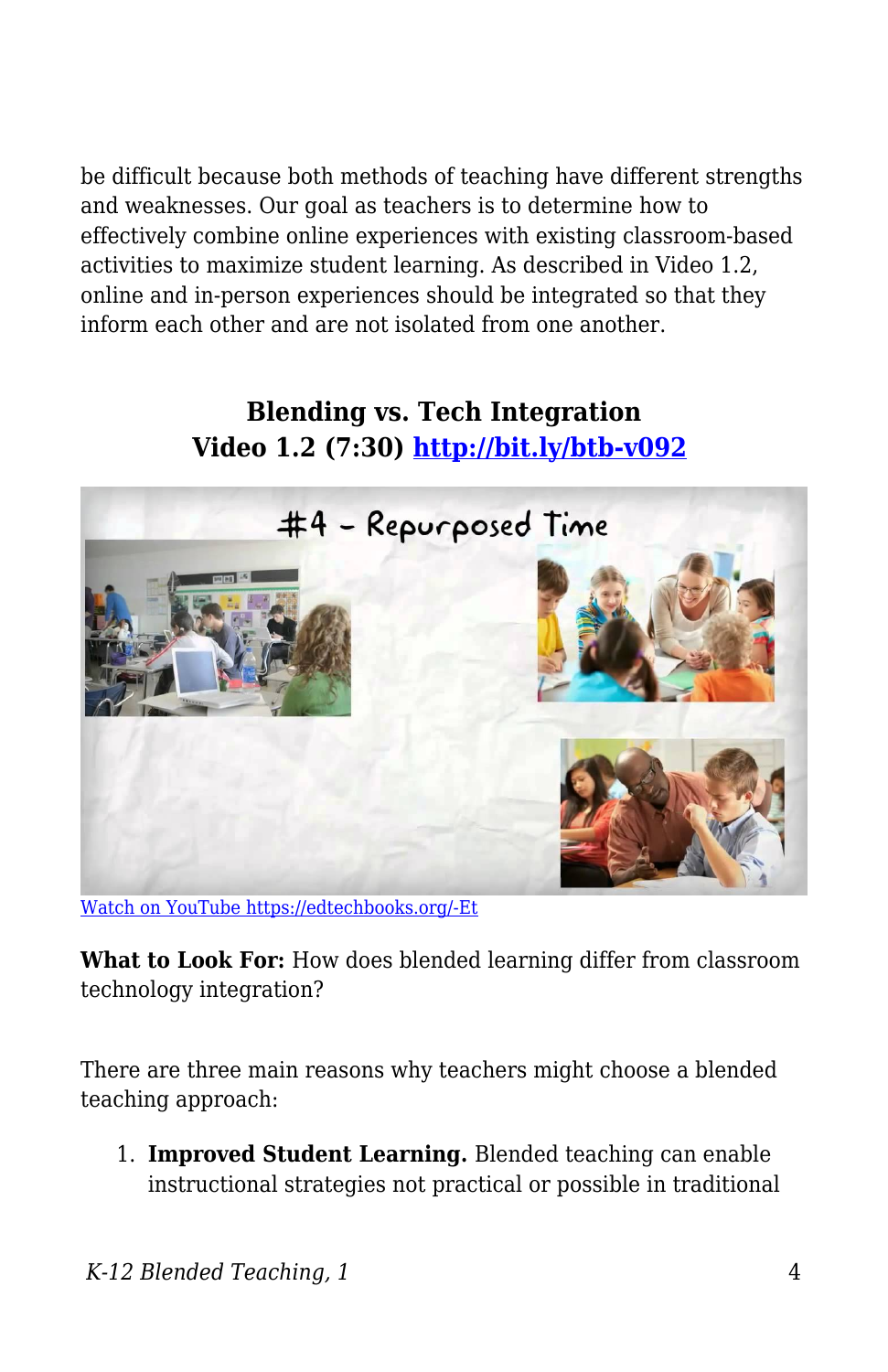settings. These strategies can lead to improved student engagement and learning outcomes.

- 2. **Increased Access and Flexibility.**Blended teaching can provide increased flexibility and access to learning experiences by extending learning beyond the confines of the classroom.
- 3. **Increased Cost Efficiency.** Blended teaching can also lead to some cost efficiencies in terms of time and money for both teacher and students.

Though these benefits can improve practices, they cannot be gained by simply adding the online space to already existing in-person instruction. It is important to remember that blended learning is the *strategic combination*of online and in-person instruction. You need to make sure that the online space talks to or informs what happens in the in-person space, and that the in-person space talks to or informs what is happening in the online space. Adding a learning application to your in-person classroom does not create quality blended teaching. Video 1.3 takes a closer look at elements important to quality blended teaching.

Video 1.4 outlines six pedagogicalchallenges (six Ps) that you, theteacher, can address in the classroom to help improve student learning: pacing, preparation, participation, personal interaction, personalization, and place.

### **High Quality Blending Video 1.3 (8:59)**

**What to look for:** What are some elements that characterize high quality blended learning?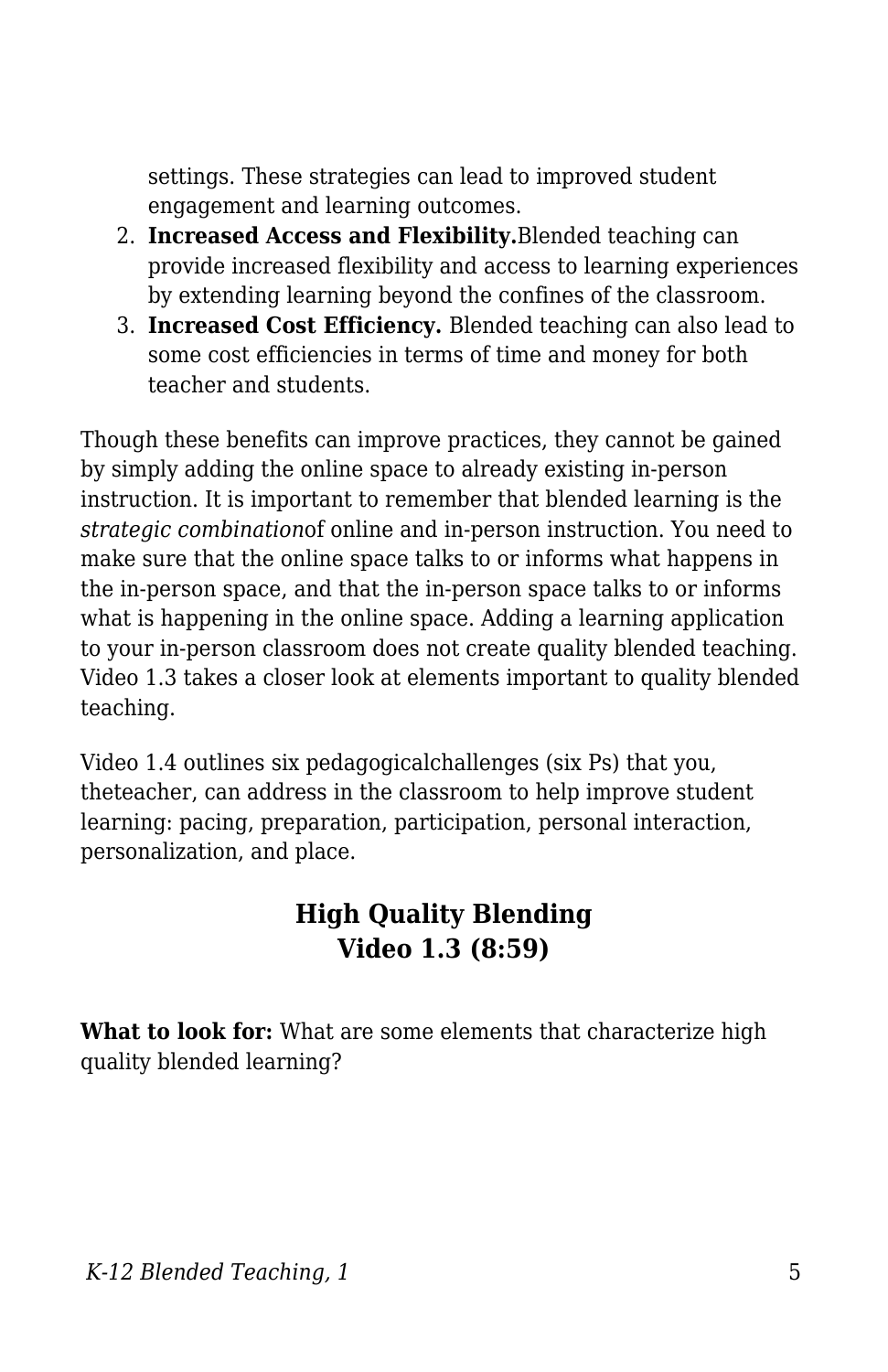### **The 6 Ps of Blended Teaching Video 1.4 (2:40)<http://bit.ly/btb-v005>**



[Watch on YouTube https://edtechbooks.org/-wN](https://www.youtube.com/embed/hWLphnHYfuw?autoplay=1&rel=0&showinfo=0&modestbranding=1)

What to Look For: Which of these six challenges do you experience in your classroom?

In addition to the 6 Ps described in the video, we have added a seventh P, *Practice with Feedback*. The following is a summary of The 7 P's.

1. **Participation** — During an in-person class discussion, only one person can share his or her ideas at a time. Teachers often try to remedy this difficulty by using small group discussions to increase participation, but even in small groups only one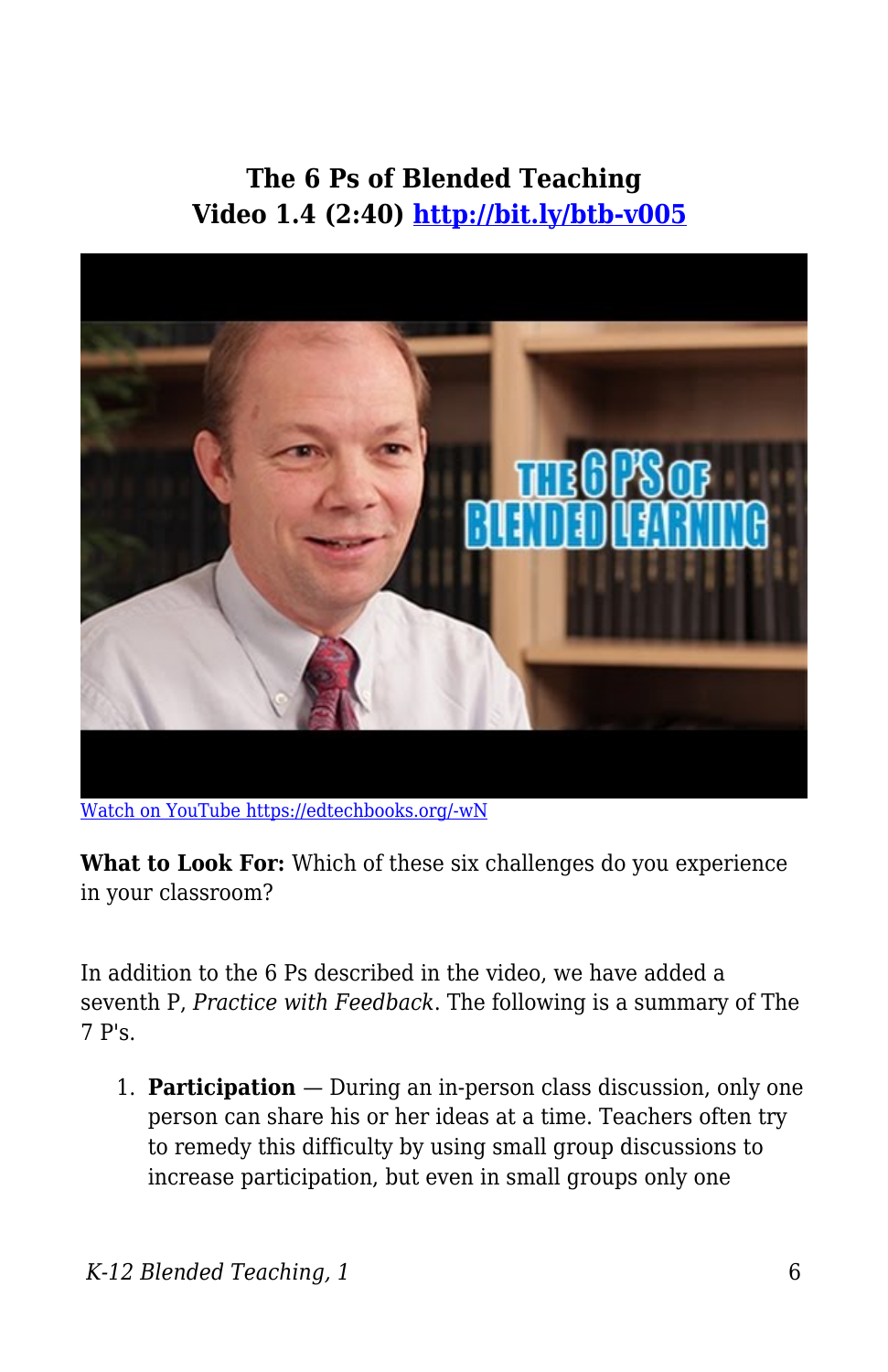person can share his or her ideas at a time. Even when everyone gets the opportunity to share, one student may dominate the conversation resulting in groupthink or in one student's ideas getting more attention than another's. Online discussions can help to equalize the amount of student participation.

- 2. **Pacing**  In the in-person space the class is expected to move as a whole when a unit or lesson has concluded.Within this aspect of blended teaching, students can move at their own pace, advancing when they have met specific benchmarks.
- 3. **Personalization**  It is difficult to personalize learning to every student's interests, skills, and goals. Online learning components can help teachers provide students with more agency in directing their own education.
- 4. **Place**  The online space is much more flexible than the inperson space. Using online instruction allows students to learn wherever and whenever is most beneficial to them, whether that be at school before, during, or after class, or at home when they get back from their late-night practices, rehearsals, or part-time jobs.
- 5. **Personal Interaction**  In the traditional classroom, instruction is often focused on the whole class. This practice helps monitor student behavior and manage the flow of classroom activities. However, in a blended environment, students are engaged in learning online, and you can spend more time conferencing and helping individual students.
- 6. **Preparation**  Blending allows students to have access to course materials through the online space, even before or after class time, providing students with additional opportunities to learn. This can help address some of the difficulties teachers often face, such as having students come to class unprepared or leaving class without having access to the materials needed to finish their work.
- 7. **Practice with Feedback** You know that feedback is an important part of the learning process; however, it can be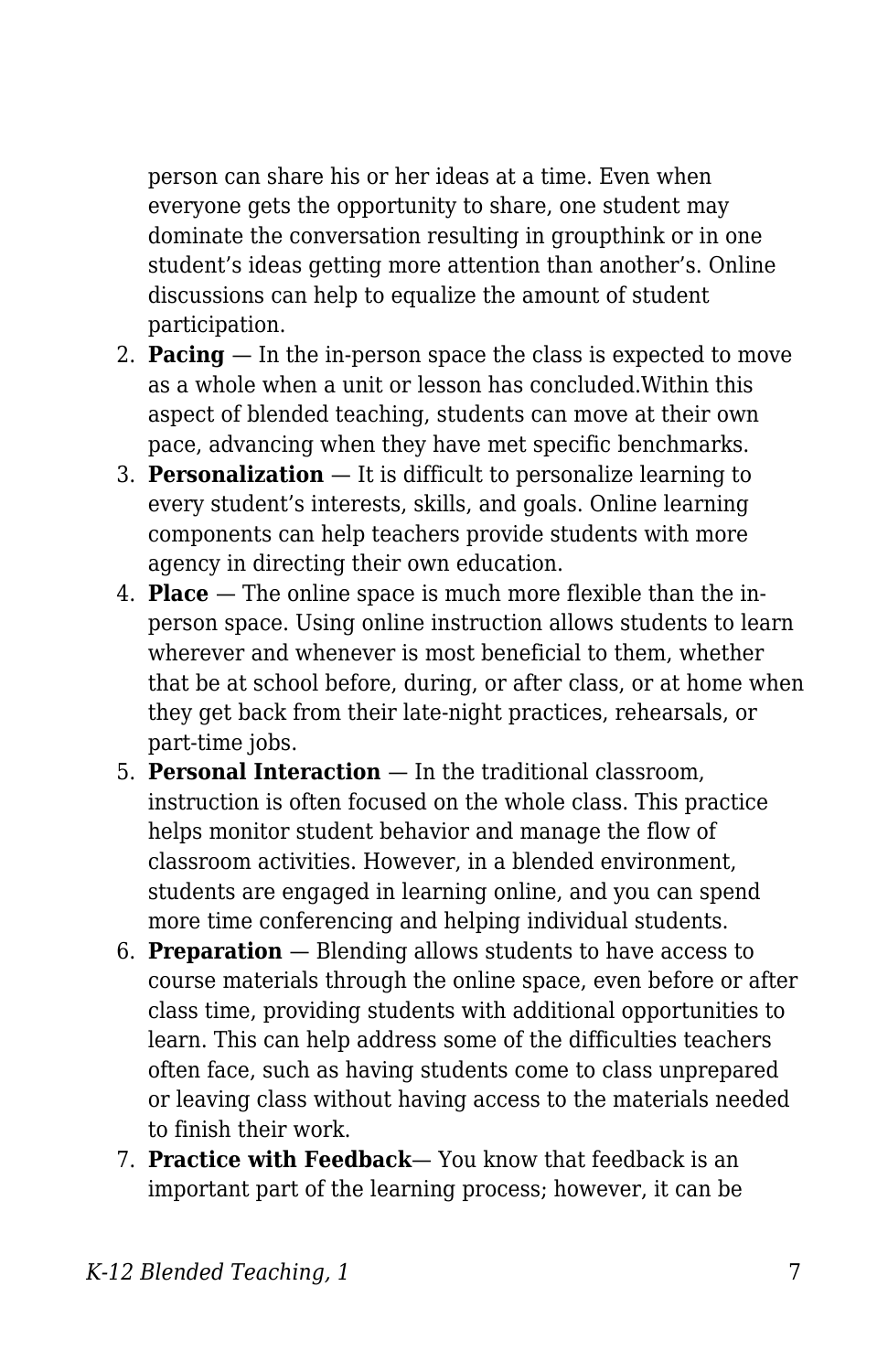difficult to provide students with relevant, immediate feedback on all their work. Often, elements of online learning provide students with the opportunity to receive immediate feedback through responsive assessments and interactive activities.



Blended teaching provides opportunities for students to develop knowledge and skills that will be essential to their future success. Because professions and society are changing so rapidly, it's hard for us to know what skills students will need in four to five years, much less in fifteen to twenty-five years. However, The Partnership for 21st Century Learning (http://www.p21.org/) argues that at the time of graduation, all students should possess The Four Cs: Communication, Collaboration, Critical Thinking, and Creativity (see Figure 1.1). The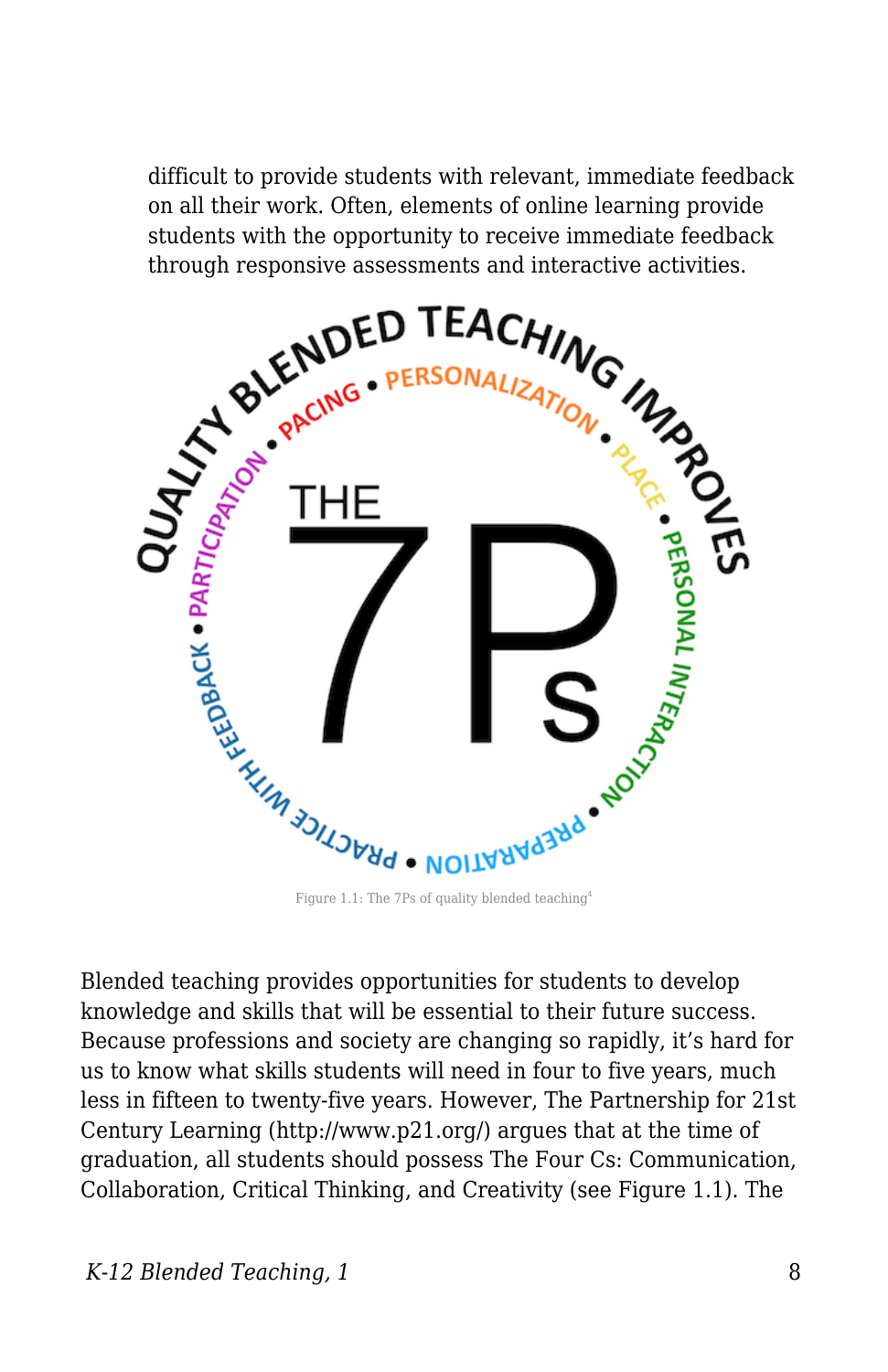Four Cs are not taught in addition to the course content. Rather, these skills are developed when students are learning the course content. To achieve this goal, you may need to change how you approach teaching and how your students approach learning. Blended classrooms can play an important role in making this change.



Figure 1.2 The Four Cs: Communication, Collaboration, Critical Thinking, and Creativity.<sup>5</sup>

Blended teaching is an excellent way to provide access and flexibility to student learning. For example, consider students who miss class time because they are ill or are participating in an extra-curricular activity. The integration of online learning options and in-person class activities could allow these students the flexibility they need to balance health and academics or academics and other activities that are a priority to them.

## **1.1 What Does Blended Learning Look Like?**

It's important to remember that there are almost an infinite number of ways to blend online and in-person teaching. That said, there are many different models of blended teaching that are commonly used by teachers. It is valuable to learn about the different models and to select the specific approach that fits well with your own teaching philosophy, school culture, and student needs. Figure 1.2 shows a spectrum of models. Each model has strengths and limitations and works well for different schoolcontexts and student needs. We will provide more depth for each model in Chapter 2.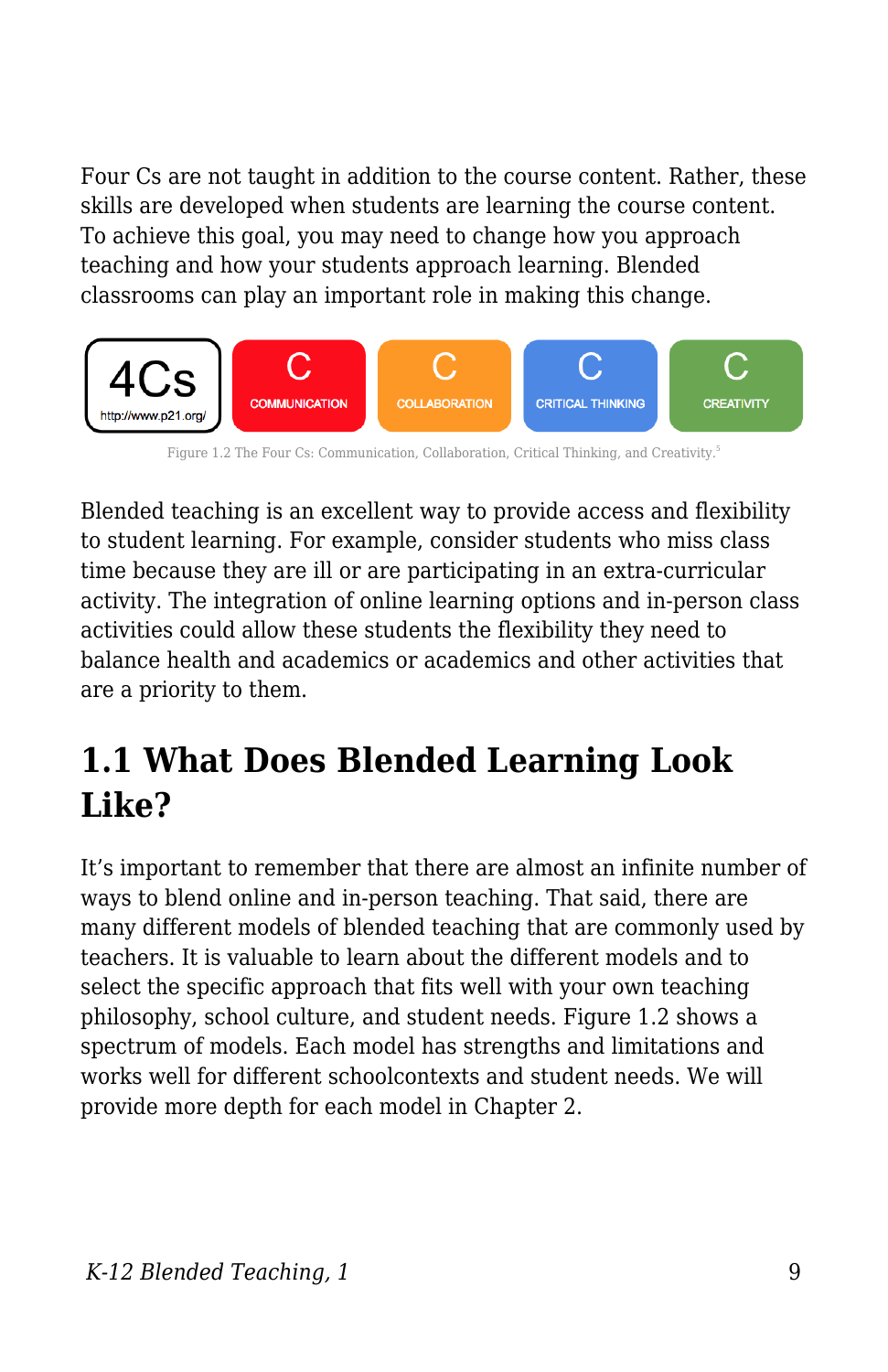

Figure 1.3 Spectrum of models of blended teaching for K-12 and higher education.<sup>6</sup>

## **Blended Learning Models Web Resource 1.1 <http://bit.ly/btb-v032>**



**What to Look For:** At this site you can see examples of seven different models of blended learning. You can also see links to schools across the United States that have adopted blended learning.

As a teacher in a blended classroom, your role will likely be different from what you are used to in a traditional classroom. Consider the five core shifts described in Video 1.5 below.

- From lecturer to facilitator (starts at 0:52)
- From using fixed groupings to dynamic groupings (starts at  $2:12$
- From explainer to intervener (starts at 4:51)
- From content focus to content, skills, and mindset focus (starts at 5:09)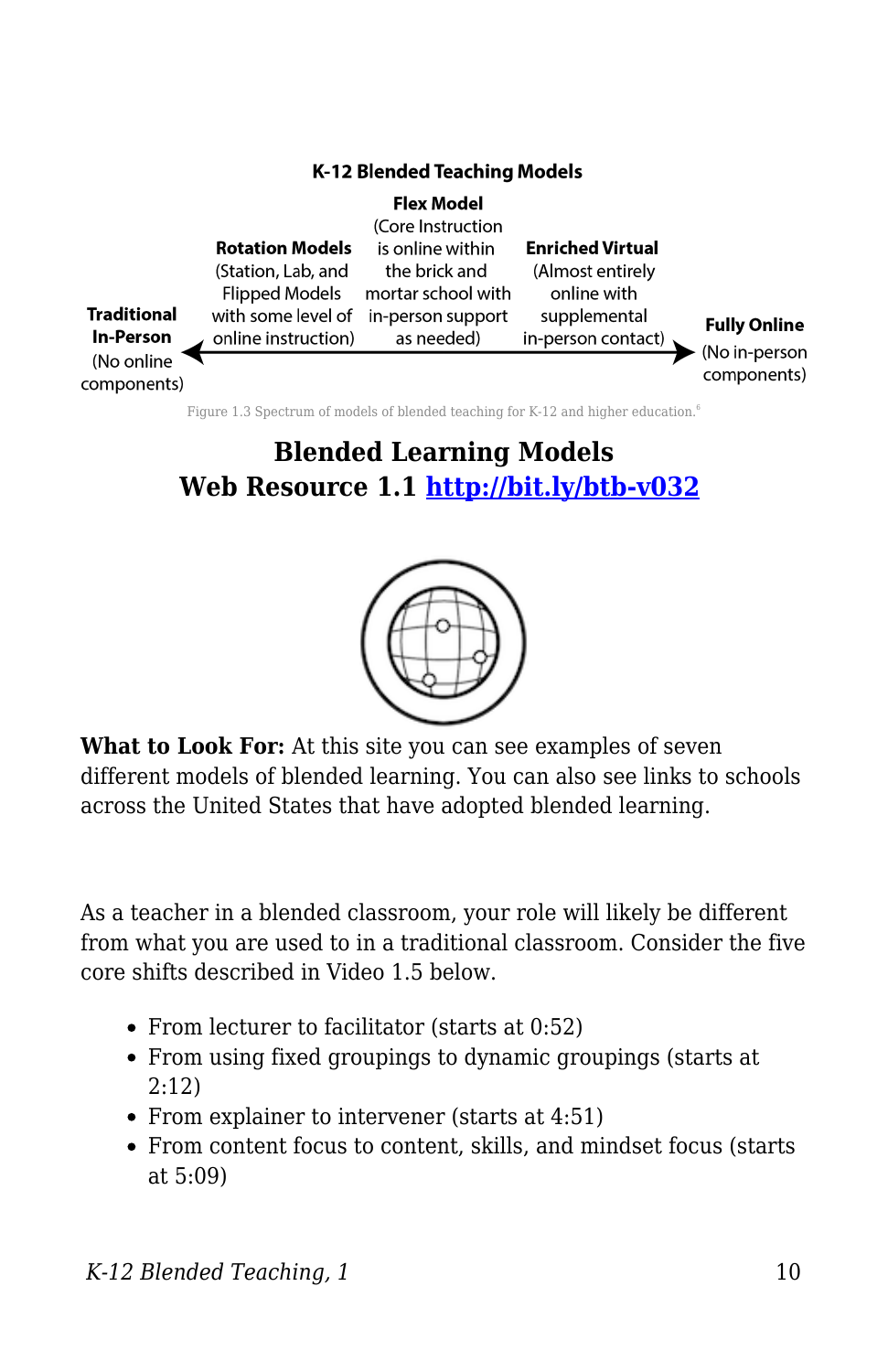• From generalist to specialist (starts at 7:32)

You may have to adopt some of these new roles as you begin to develop your blended teaching skills.

#### **Shifting Teaching Roles Video 1.5 (11:03)**

**What to Look For:** What three things do they suggest that teachers should "let go of" or "do less of" as they transition to blended teaching roles?

## **1.2 What Competencies are Needed?**

As illustrated in the image at the beginning of this chapter, this book will address four core competency "pillars" that you will need to build as you develop your ability to teach in a blended environment. These areas are critical to success when it comes to blended teaching:

- **Online Integration** Integrating online and in-person activities
- **Data Practices** Using data practices to inform teaching
- **Personalization** Facilitating personalized learning for students
- **Online Interaction** Facilitating online learning interactions

Before learning about each of the core competencies of blended teaching, it is helpful for you to be aware of certain foundational dispositions and basic technology skills that will be helpful along your journey. Both of these areas are discussed in the following sections.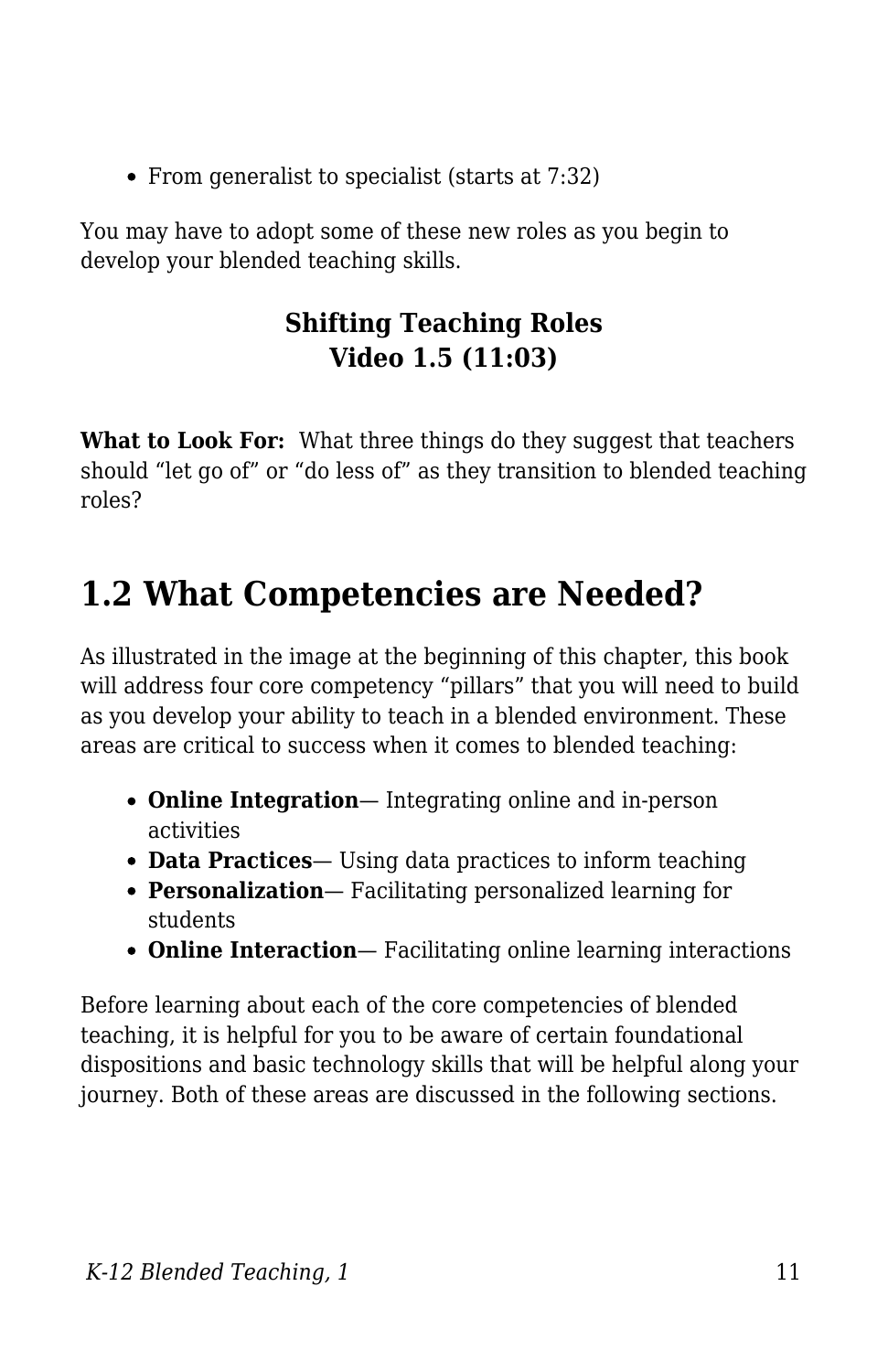## **1.2.1 Foundational Dispositions**

Dispositions are your core values, beliefs, and attitudes that influence the way you teach. Important dispositions for effective blended teaching build upon what is already important for successful teaching in the traditional classroom. Table 1.1 contains a few areas that are particularly important for you to consider when it comes to blended teaching. Below each description in this table are values statements that align with teachers who share a passion for blended approaches.

*Table 1.1 Important dispositions for blended teachers*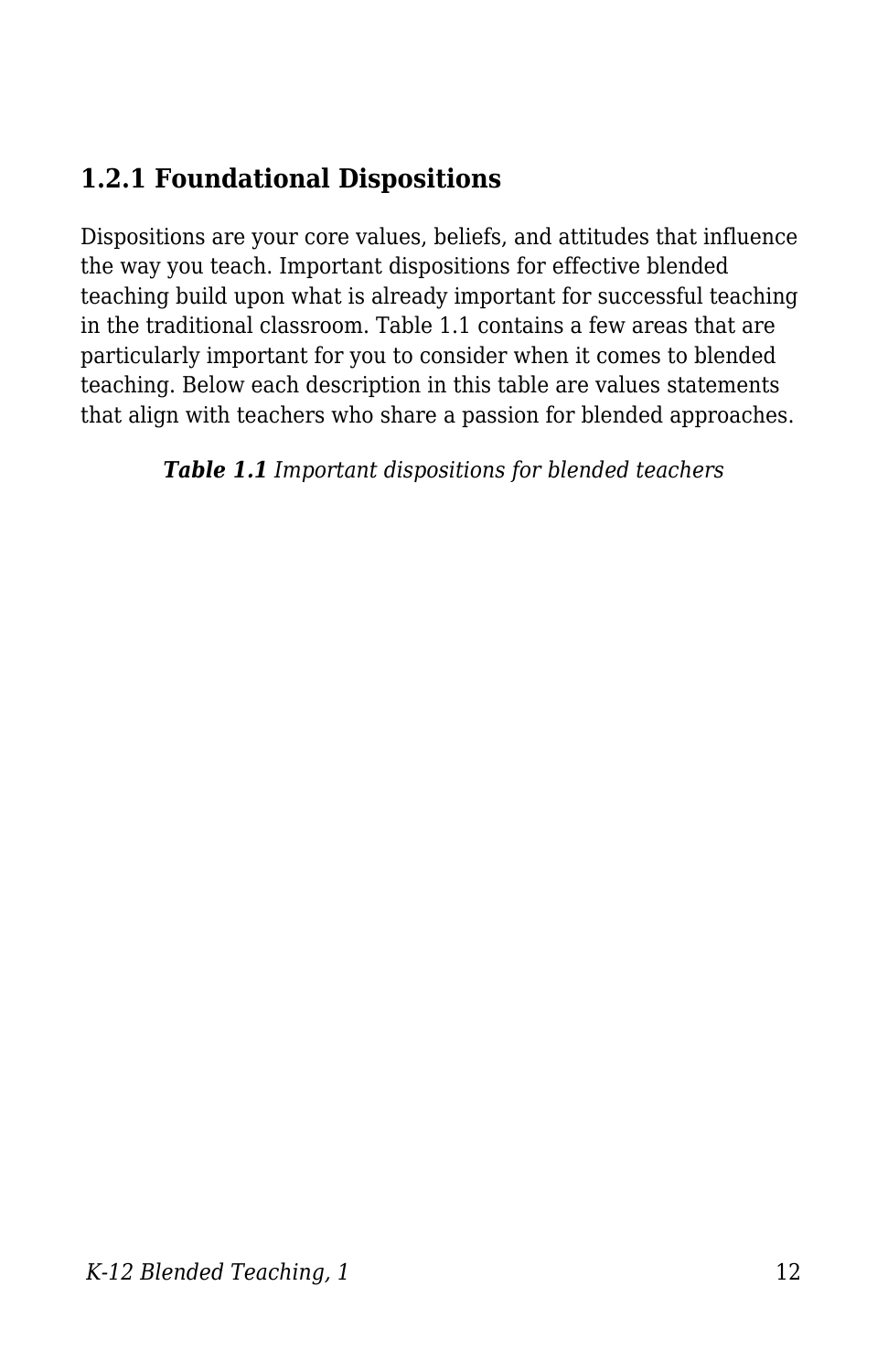| <b>Dispositions</b>                              | <b>Description</b>                                                                                                                                                                                                                                                                                                                                                                                                                                                                                                                   |
|--------------------------------------------------|--------------------------------------------------------------------------------------------------------------------------------------------------------------------------------------------------------------------------------------------------------------------------------------------------------------------------------------------------------------------------------------------------------------------------------------------------------------------------------------------------------------------------------------|
| <b>Student</b><br>Ownership<br>and Agency        | Successful blended environments often involve a shift from teacher-led<br>to more student-centered instruction. This means students take on<br>more responsibility for making decisions about the time, place, pace,<br>and path of their learning.<br>• I believe most students have better learning outcomes when<br>technology enables them to adjust the pace of their own learning.<br>• I believe individual student access to devices in the classroom should<br>enable students to take greater ownership of their learning. |
| <b>Mastery</b><br>Learning<br><b>Orientation</b> | Successful blended environments often involve a focus on mastery-based<br>progression rather than time-based progression (see Chapter 3). This means<br>that blended classrooms will likely involve much less whole-class directed<br>instruction.<br>• I believe that online technology is critical to implementing a mastery-based<br>approach to learning in the classrooms.                                                                                                                                                      |
| Value of<br>Data-Driven<br><b>Decisions</b>      | Successful blended environments almost always involve a reliance on data to<br>help quide instructional decision-making.<br>• I believe that students should use data to quide their own learning progress.<br>• I believe that teachers who regularly use data to inform their teaching will<br>be able to help their students more than those who don't.                                                                                                                                                                           |
| Growth<br><b>Orientation</b>                     | Successful blended teaching will require taking risks, failing at times, learning<br>to recover, and making improvements after failure.<br>• I believe it is important for teachers to explore new teaching strategies that<br>blend in-person and online learning.                                                                                                                                                                                                                                                                  |
| <b>Emphasis on</b><br><b>Life Skills</b>         | Successful blended teachers see value in using online technologies to enable<br>the development of cross-curricular life skills such as creativity, collaboration,<br>critical thinking, and communication.<br>• I believe individual student access to online devices in classrooms enables<br>development of important life skills (e.g., creativity, collaboration, critical<br>thinking, communication).<br>• I believe that students need to gain experience collaborating online with<br>each other on projects.               |
| Value of<br>Online<br>Learning                   | Successful blended teaching requires the careful integration of online and in-<br>person instruction. Online learning activities must be valued as a core,<br>essential part of the blend.<br>• I believe online technologies enable valuable activities allow students and<br>teachers to do things that would be difficult or impossible to do otherwise in<br>classrooms without online technologies.<br>• I believe that student learning is enriched when teachers and students<br>interact in online discussions.              |

Your dispositions can change over time. If you find yourself feeling skeptical about some aspects of blended learning presented in this book, we hope that seeing actual classrooms in action will help you to see the possibilities.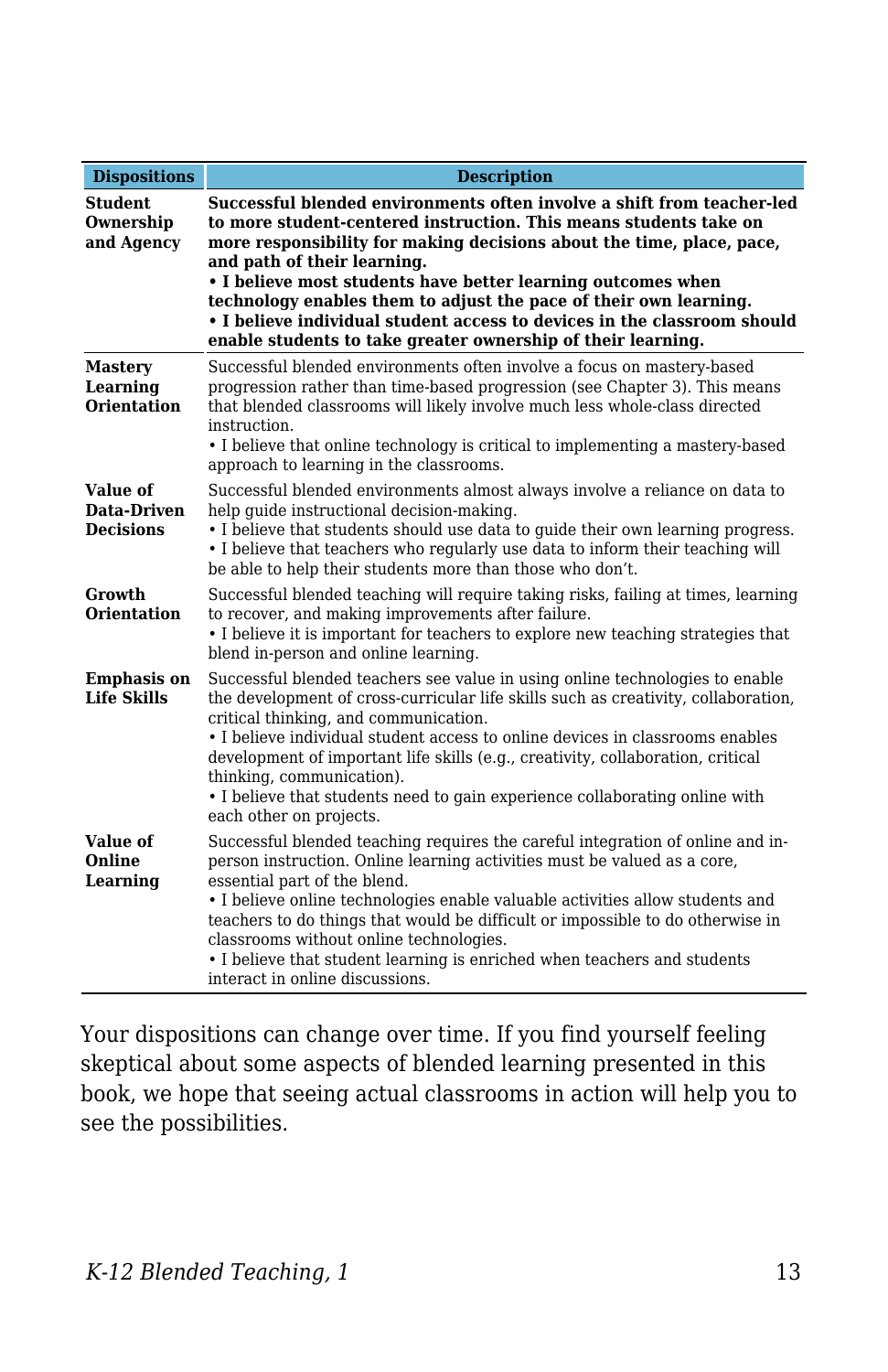## **1.2.2 Basic Technology Skills**

The essential competencies needed for successful blended teaching are ultimately not technology skills. However, there is a requirement of basic technical literacy. As you develop a greater comfort level with online technology, using it in the classroom will become as native to you as using a whiteboard or book. While it would be impossible to outline all possible technical skills that teachers use, we have highlighted some of the most important elements you will need in Table 1.2.

|                               | piendea teaching                                                                                                                                                                                                                                                                                                                                                                                |
|-------------------------------|-------------------------------------------------------------------------------------------------------------------------------------------------------------------------------------------------------------------------------------------------------------------------------------------------------------------------------------------------------------------------------------------------|
| <b>Technological Literacy</b> | How are your abilities in the following areas?                                                                                                                                                                                                                                                                                                                                                  |
| <b>Basic Literacy</b>         | • Master new online technologies on your own.<br>• Successfully troubleshoot unfamiliar technological issues that you<br>and students encounter.<br>• Find quality online content resources relevant to student learning<br>needs (e.g., media resources, lesson plans, etc.).                                                                                                                  |
| Digital Citizenship           | • Model the legal use of instructional materials (e.g., copyright, fair<br>use, creative commons).<br>• Ensure student online privacy (e.g., technology use agreements for<br>sharing student data, protection of online data and identities).<br>• Model online safety for students (e.g., ensure password protection,<br>protect against cyberbullying, detect scams, use content filters and |

| <b>Table 1.2</b> Important knowledge and skills related to technology for |  |
|---------------------------------------------------------------------------|--|
| blended teaching                                                          |  |

| • Ensure student online privacy (e.g., technology use agreements for<br>sharing student data, protection of online data and identities).<br>• Model online safety for students (e.g., ensure password protection,<br>protect against cyberbullying, detect scams, use content filters and<br>virus software, etc.).<br>• Ensure academic honesty in an online learning environment (e.g.,<br>prevent cheating, check for plagiarism, etc.).<br>• Ensure access to online learning activities for all students (e.g.,<br>low socioeconomic status, English language learners, special<br>education, gifted, etc.). |
|-------------------------------------------------------------------------------------------------------------------------------------------------------------------------------------------------------------------------------------------------------------------------------------------------------------------------------------------------------------------------------------------------------------------------------------------------------------------------------------------------------------------------------------------------------------------------------------------------------------------|
| <b>Learning Management</b><br>• Use the tools commonly found in a learning management system<br>(e.g., gradebook, announcements, content pages, guizzes, discussion<br>boards).                                                                                                                                                                                                                                                                                                                                                                                                                                   |
| • Use content-specific educational software outside of the learning<br>management system (e.g., math/literacy/science educational<br>software, educational games).                                                                                                                                                                                                                                                                                                                                                                                                                                                |
| • Use tools to create or edit content found online to meet your<br>specific needs.                                                                                                                                                                                                                                                                                                                                                                                                                                                                                                                                |
| • Use a variety of tools for communication with students, parents<br>and other stakeholders (email, text/SMS, video conferencing, etc.).<br>• Using student information systems (SIS) to communicate activity<br>and performance data to students, parents, and other stakeholders.                                                                                                                                                                                                                                                                                                                               |
|                                                                                                                                                                                                                                                                                                                                                                                                                                                                                                                                                                                                                   |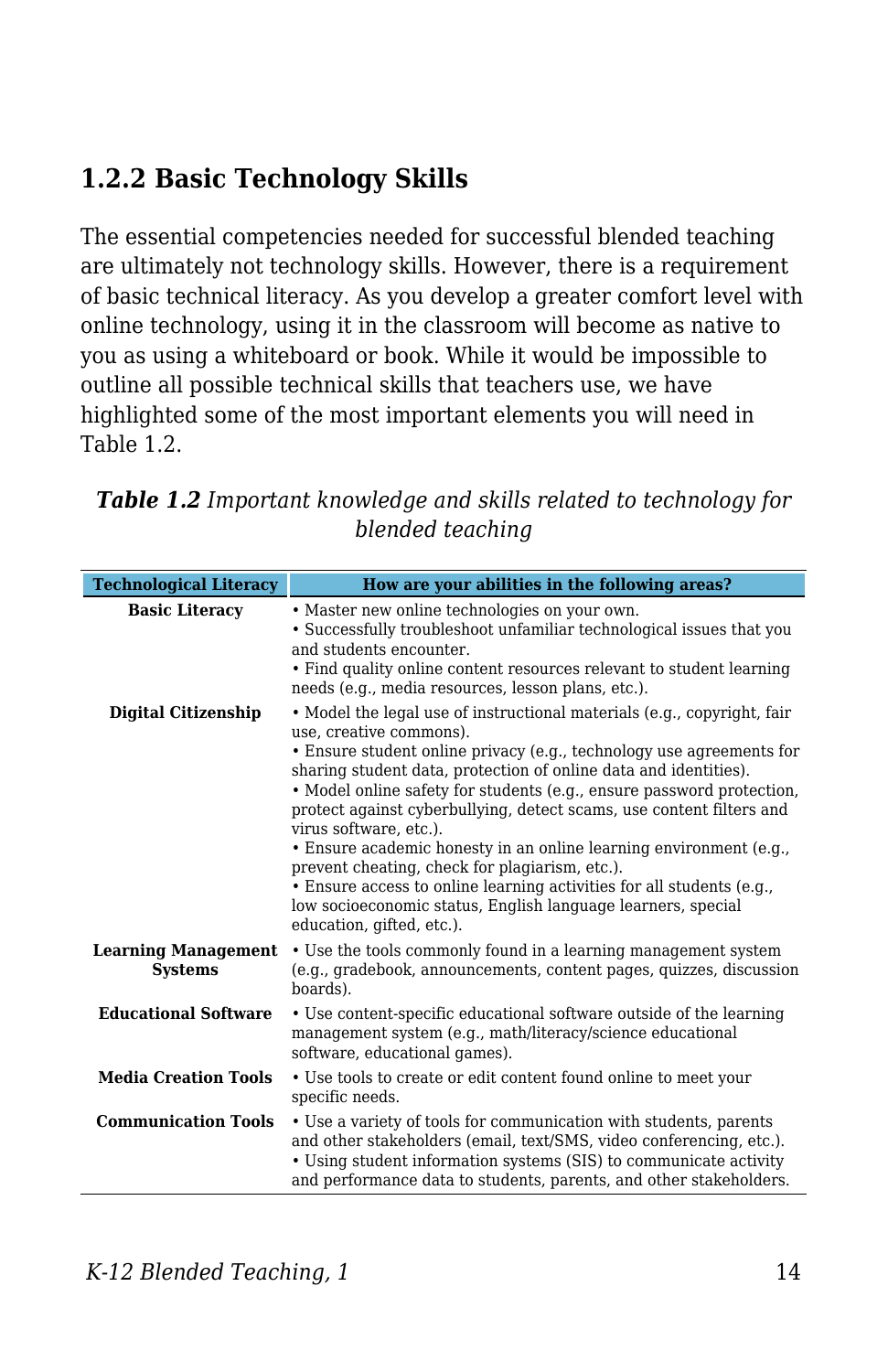This book may provide you with some help in developing many of these technology skills, but that is not its purpose. The purpose of this book is to help you use the skills you have already developed to begin blended teaching. If you need guidance in developing some of the technology skills needed for blended teaching, online tutorials are usually just a search engine click away. The first blended teaching skills this book will help you develop are for integrating online and inperson teaching, which will be addressed in the next chapter.

## **Competency: I understand the foundational dispositions and technology skills I need for blended teaching (1.1-1.2)**



**Challenge 1:** Use section 1.3 of the Blended Teaching Roadmap to do a self-assessment of your basic technology skills and foundational dispositions. Identify areas of strength and areas where you can work to make improvements. (<http://bit.ly/BTRoadmap>)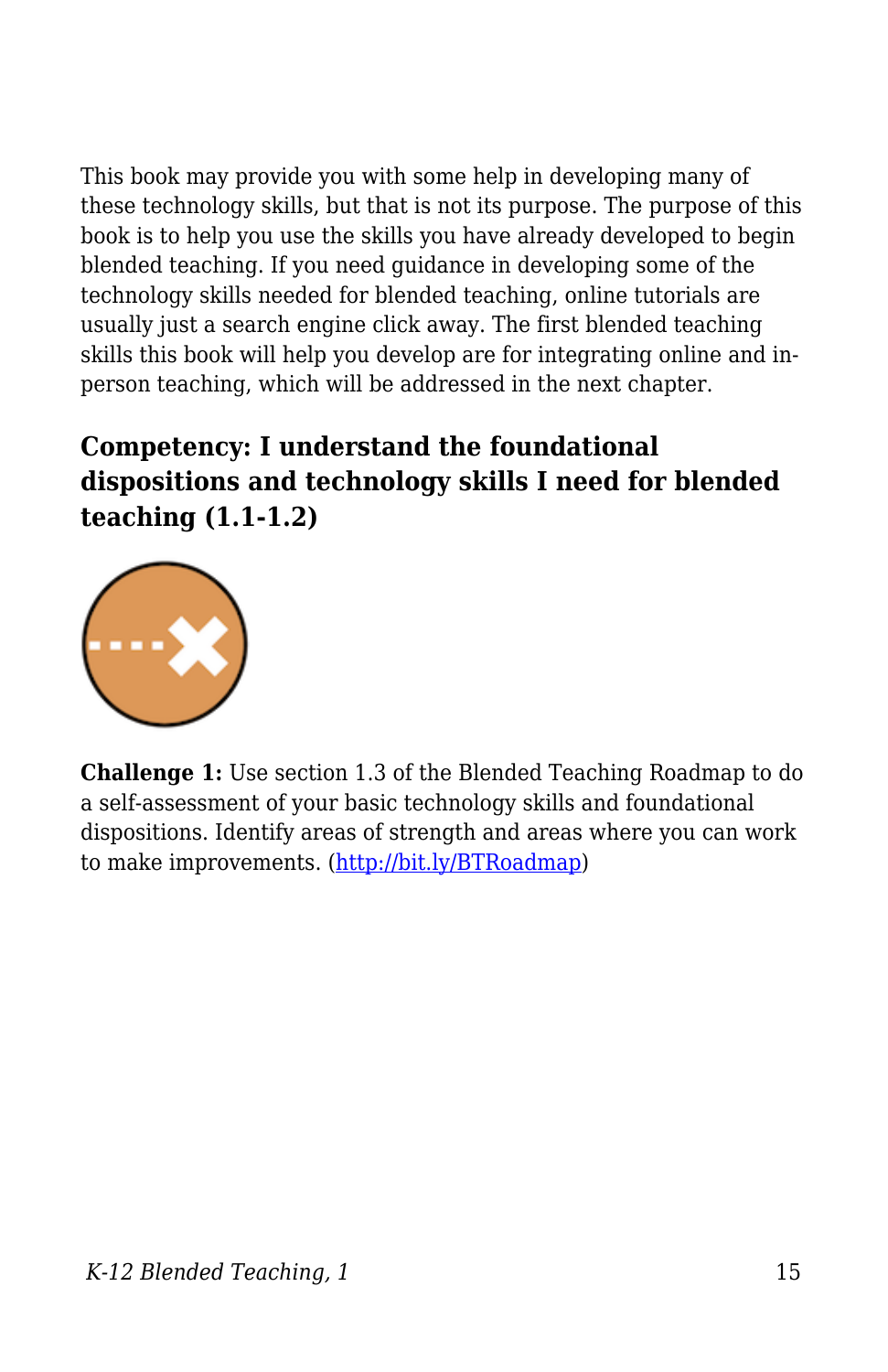### **Check your Understanding**



Check your understanding of the concepts in the chapter by taking this chapter quiz.[\(http://bit.ly/K12-BTQuiz\)](http://bit.ly/K12-BTQuiz)

#### **Go for the Badge**



Complete Section 1 of the Blended Teaching Roadmap to help identify your purposes for blending and areas where you can improve your blended teaching skills and dispositions.

(<http://bit.ly/MyBTRoadMap-Ch1>) (See two examples of a completed Roadmap in Appendix C.)